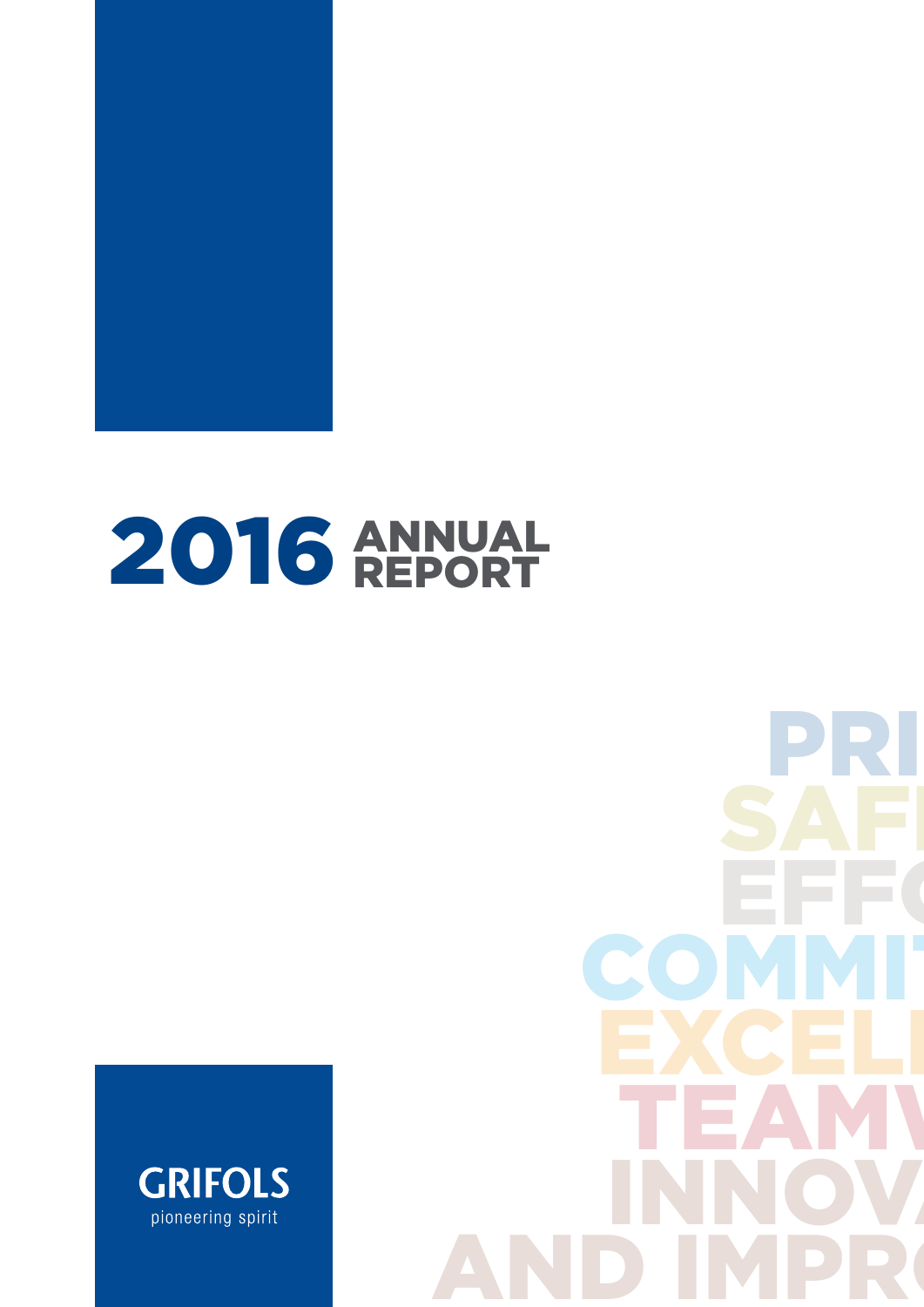#### Dear Friends,

In 2016, we reached the objectives outlined in our corporate plan, which guide the company's course of action and strategic vision. In this regard, we have further consolidated a business model that aspires to meet the needs of patients and health professionals worldwide.

This year, for the first time ever, our revenues exceeded Euros 4,000 million, with a noteworthy 6.5% increase in sales of plasma therapies (Bioscience Division), and our net profit increased by 2.5% to reach more than Euros 545 million. Over the last six years, our employee base has doubled as the company continues to widen its global reach. In 2016, the number of employees grew by more than 5.3% in Spain, where our corporate headquarters are based and where we continue to make investments that ensure state of the art manufacturing facilities. The new 2016-2020 Capital Investment Plan, bestowed with Euros 1,200 million, of which approximately 25% are allocated to Spain, includes important investments in the United States and Ireland. The plan aims to expand our industrial plants and it also contains an ambitious project to significantly enlarge our network of plasma donation centers to 225 centers in the United States in the near future.

As part of our continuous efforts to boost our growth potential, we strengthened our financial position by improving our debt financing conditions, and finalized the acquisition of Hologic's NAT donor screening unit. This strategic operation will reinforce our Diagnostic Division and advance our commitment to building a vertically integrated model that creates synergies and allows us to control every phase of the value chain.

Within the context of these economic parameters, I would also like to highlight our staunch commitment to the environment and society. We have allocated more than Euros 24 million toward community contributions including the Ebola project and made important inroads to promote R&D&I. Overall, approximately Euros 220 million in net investments have been targeted toward research initiatives, spearheaded both in-house and in our investee companies. These resources support a cross-disciplinary approach to R&D&I that aims to develop differentiated products and services, continuously improve our productive processes, and identify opportunities that will further develop our business areas in benefit of patients and health professional. As testament to these combined efforts, Grifols has been recognized among the world's most innovative companies for the fourth consecutive year by Forbes magazine.

Behind this s<br>committed to<br>on-going initiand<br>and well-bein Behind this sustained growth are nearly 15,000 dedicated employees in 30 countries who are firmly committed to Grifols' solid corporate values and the inalienable principle that everything we do  $-$  our on-going initiatives and corporate management — supports our overriding mission of improving the health and well-being of people around the world.

Our approach to unde<br>
reference in the globa<br>
thengpies. Pride, safet<br>
the principles that quic the principles that guide<br>the principles that guide<br>a commitment, a legad<br>This is the last time the Our approach to understanding and developing our business has enabled us to become a company of reference in the global healthcare industry and one of the three largest global manufacturers of plasma therapies. Pride, safety, effort, commitment, excellence, teamwork, and innovation and improvement are the principles that guide us every day. Passed down from the company's founding members, they represent a commitment, a legacy and the cornerstone that safeguard our growth and long-term sustainability.

International and the material material and the problem and the property and transparent succession plan.<br>To everyone who has placed their trust in Grifols n This is the last time that I will address you as the president and CEO of Grifols. As of January 1, 2017, my brother Raimon Grífols Roura and my son Víctor Grífols Deu have assumed my executive duties as co-CEOs, although I will continue to play a role as a non-executive chairman of the Board. With this we conclude an orderly and transparent succession plan.

To everyone who has placed their trust in Grifd<br>Sincerely yours,<br>Víctor Grífols Boura To everyone who has placed their trust in Grifols, my heartfelt thanks.

Sincerely yours,

**Víctor Grífols Roura**<br>Chairman of the Board **Víctor Grífols Roura** Chairman of the Board



Pride, Safety, Effort, Commitment, Excellence, Teamwork, and Innovation and Improvement are the values that define our approach to business and have guided our activity throughout our 75-year history. These principles represent a commitment, a legacy and the cornerstone that guarantee our growth.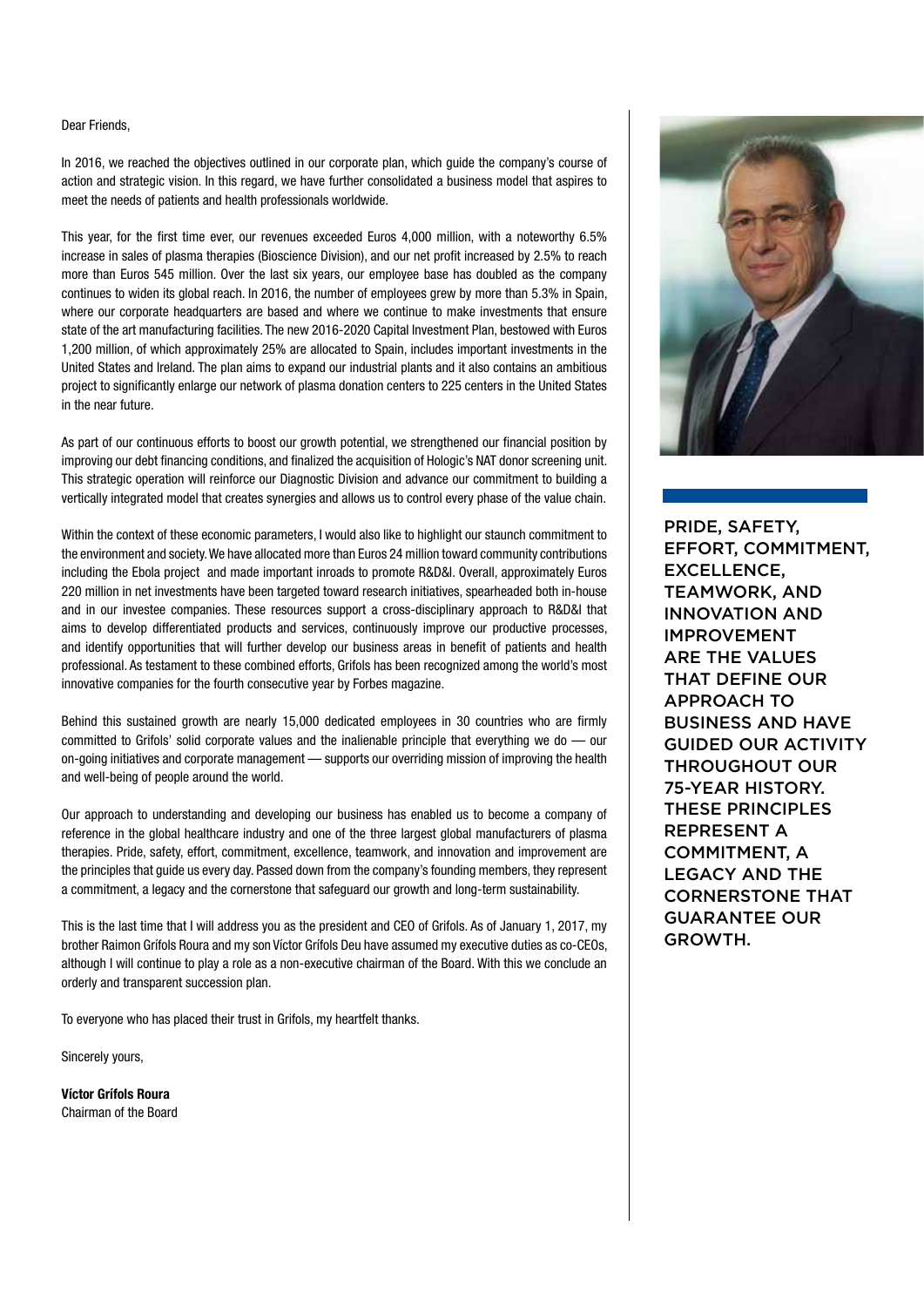## Main Indicators

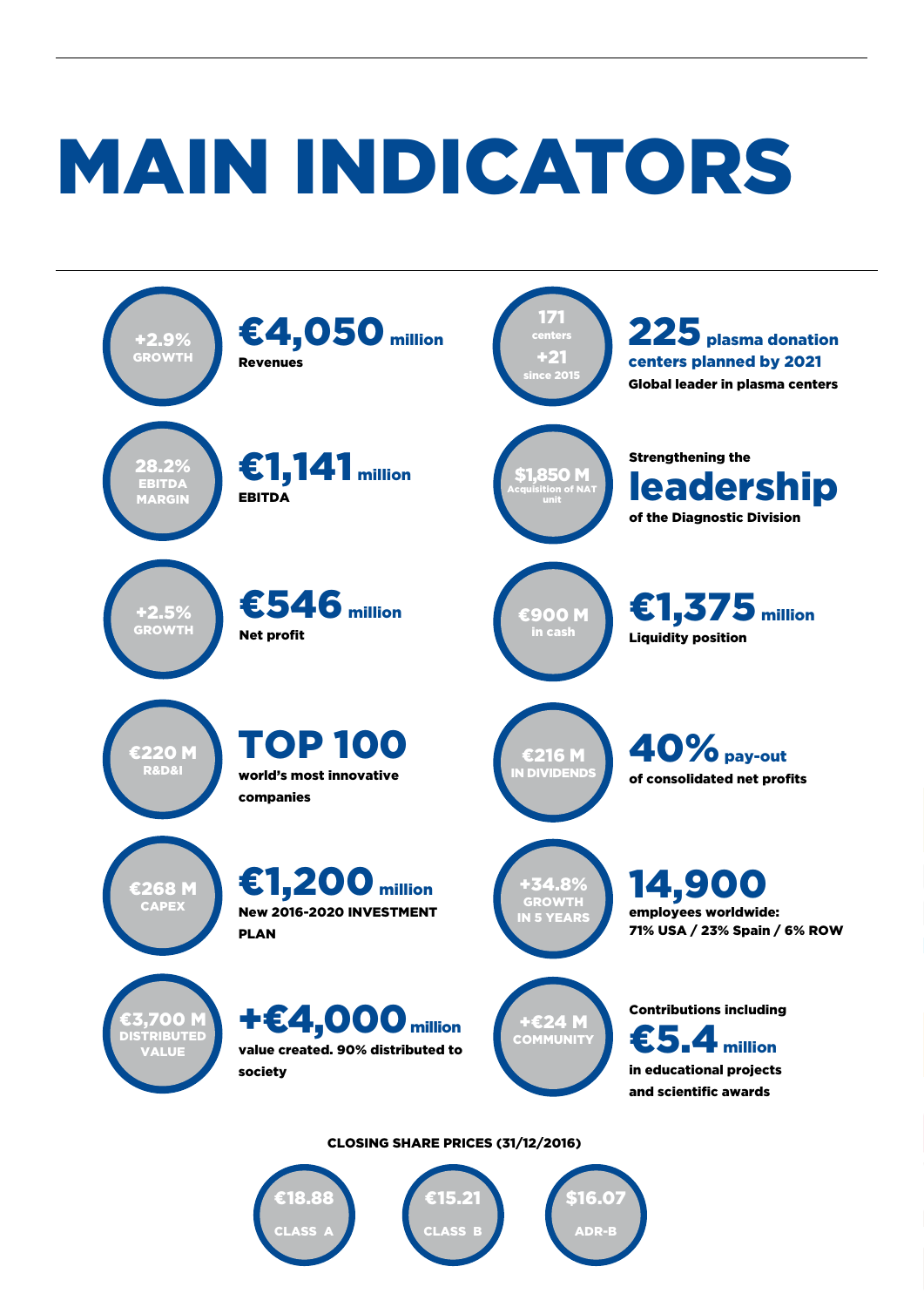## REVENUE PERFORMANCE

| <b>CONSOLIDATED GROWTH</b><br>$+6.5%$<br><b>SALES</b><br><b>BIOSCIENCE</b><br><b>DIVISION</b> | <b>SALES</b><br>+100<br><b>COUNTRIES</b> |                             | <b>GLOBAL PRESENCE</b><br><b>DIRECT SALES</b><br><b>PRESENCE</b><br>30<br><b>COUNTRIES</b> |                             |            | <b>GLOBAL COMPANY</b><br>94%<br><b>OF SALES</b><br><b>OUTSIDE</b><br><b>SPAIN</b> |           |                             |
|-----------------------------------------------------------------------------------------------|------------------------------------------|-----------------------------|--------------------------------------------------------------------------------------------|-----------------------------|------------|-----------------------------------------------------------------------------------|-----------|-----------------------------|
| In thousands of euros                                                                         | 2016                                     | % of Net<br><b>Revenues</b> | 2015                                                                                       | % of Net<br><b>Revenues</b> | % Var      | $%$ Var cc*                                                                       | 2014      | % of Net<br><b>Revenues</b> |
| <b>BIOSCIENCE</b>                                                                             | 3,228,275                                | 79.7%                       | 3,032,111                                                                                  | 77.1%                       | 6.5%       | 6.6%                                                                              | 2,513,510 | 74.9%                       |
| <b>DIAGNOSTIC</b>                                                                             | 663.983                                  | 16.4%                       | 691.452                                                                                    | 17.6%                       | $(4.0\%)$  | $(3.9\%)$                                                                         | 620,022   | 18.5%                       |
| <b>HOSPITAL</b>                                                                               | 98,583                                   | 2.4%                        | 96,245                                                                                     | 2.4%                        | 2.4%       | 4.5%                                                                              | 94,800    | 2.8%                        |
| <b>SUBTOTAL</b>                                                                               | 3,990,841                                | 98.5%                       | 3,819,808                                                                                  | 97.1%                       | 4.5%       | 4.6%                                                                              | 3,228,332 | 96.2%                       |
| RAW MATERIALS AND OTHERS                                                                      | 58,989                                   | 1.5%                        | 114,755                                                                                    | 2.9%                        | $(48.6\%)$ | $(49.0\%)$                                                                        | 127,052   | 3.8%                        |
| <b>TOTAL</b>                                                                                  | 4,049,830                                | 100.0%                      | 3,934,563                                                                                  | 100.0%                      | 2.9%       | 3.1%                                                                              | 3,355,384 | 100.0%                      |

| In thousands of euros    | 2016      | % of Net<br><b>Revenues</b> | 2015      | % of Net<br><b>Revenues</b> | % Var      | $%$ Var cc* | 2014      | % of Net<br><b>Revenues</b> |
|--------------------------|-----------|-----------------------------|-----------|-----------------------------|------------|-------------|-----------|-----------------------------|
| $US + CANADA$            | 2,663,197 | 65.8%                       | 2,505,791 | 63.7%                       | 6.3%       | 5.6%        | 2,042,700 | 60.9%                       |
| <b>UE</b>                | 640,249   | 15.8%                       | 662,917   | 16.8%                       | $(3.4\%)$  | $(2.7\%)$   | 662,802   | 19.8%                       |
| <b>ROW</b>               | 687,395   | 16.9%                       | 651,100   | 16.6%                       | 5.6%       | 8.4%        | 522,830   | 15.5%                       |
| <b>SUBTOTAL</b>          | 3,990,841 | 98.5%                       | 3.819.808 | 97.1%                       | 4.5%       | 4.6%        | 3,228,332 | 96.2%                       |
| RAW MATERIALS AND OTHERS | 58.989    | .5%                         | 114.755   | 2.9%                        | $(48.6\%)$ | $(49.0\%)$  | 127,052   | 3.8%                        |
| <b>TOTAL</b>             | 4,049,830 | 100.0%                      | 3.934.563 | 100.0%                      | 2.9%       | 3.1%        | 3,355,384 | 100.0%                      |

#### Consolidated and Complementary Business Units



- Leading company in plasma therapies, with an 18% market share\*\*.
- Impetus from increased sales volume of main plasma proteins in all markets amid a positive price environment.
- Leadership capacity:
	- Expansion of plasma-donation center network to 171. 21 new centers since 2015.
	- Euros 300 million investment allocated to collection centers (2016-2020)
	- Increased fractionation and purification capacity, more than Euros 500 million allocated in the new capital investment plan (2016-2020).
- Opportunities for growth focused on: - Greater product segmentation to boost
	- penetration in mature markets. - Business optimization by improving the diagnosis of diseases related to plasma proteins.
	- Commercial consolidation in China, India and other emerging markets.
	- Innovation of products and services.



- The only company that offers integrated solutions to blood and plasma donation centers.
- The division with the greatest geographical reach. • Global expansion in key markets: U.S., Asia Pacific and the Middle East.
- Leaders in transfusion medicine.
- Zika virus blood screening tests: positive revenue impact in the second half of 2016.
- Potential for growth in the U.S. blood-typing market.
- Leadership capacity:
- Increased production while maintaining high levels of operational efficiency.
- Construction of a new plant in Emeryville, (California, U.S.) to modernize the production of antigens.
- More than Euros 140 million in the new capital investment plan (2016-2020) will be allocated to improve production facilities.



- 30% of revenues generated outside Spain.
- Progressive internationalization with presence in the U.S., Portugal, Chile and several Asia-Pacific countries.
- Intravenous Solutions/Fluid Therapy and Pharmatech that encompasses Hospital Logistics and intravenous therapy devices were the main engines of growth.
- Uplift of third-party manufacturing contracts
- Development of specialty products for the Bioscience Division in alignment with Grifols complementarity strategy.
- Strengthening of the Kiro Oncology system in the U.S. through its implementation in two hospitals.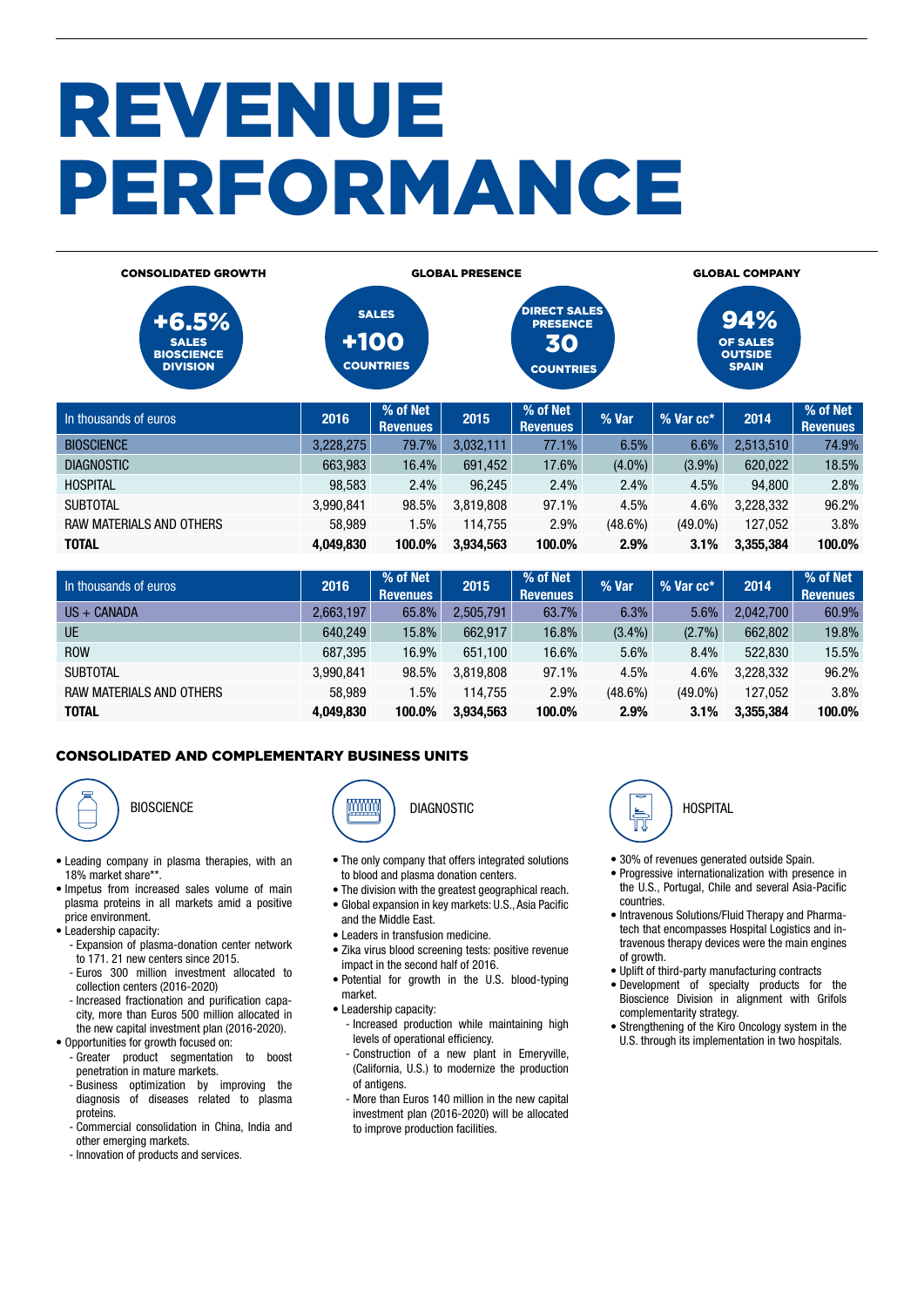### **OPTIMIZATION** Enhance competitiveness to optimize costs and

20 million in net investments in in-house and investee projects

### $\overline{1.5}$  million FOR SOCIETY

### **BIOSCIENCE** €3,228 million munu DIAGNOSTIC €664 million

€99  $\bullet$  Bioscience 80% ● Diagnostic 16% Hospital 2%



#### **OUR RESULTS:** Value created in 2016

LEADERSHIP CAPACITY Anticipate investments and productive infrastructures to meet market demand



GLOBAL EXPANSION

Build our presence in existing markets with new products and services, and promote access to new markets



#### **ACCELERATE INNOVATION**

Develop a portfolio of competitive R&D products, innovate in quality and safety, and increase our presence in other medical fields by acquiring stakes in research companies



improve operating margins



#### BUSINESS DIVERSIFICATION

Boost three divisions and explore synergies that foster the development of integrated products and services for the treatment of diseases

#### R&D&I

#### CAPITAL INVESTMENTS

## OUR VALUES ARE THE CORNERSTONE OF OUR BUSINESS

#### 5.4% of total 2016 revenue

€12,020 million Market capitalization FOR SHAREHOLDERS

€268 million allocated to expand and improve the production facilities of the three divisions

€1,200 million New 2016-2020 CAPEX investment plan



### START of the debt refinancing process

\$7,300 million

#### On-going efforts to improve access to medicines and treatments through programs, collaborations and product donations FOR PATIENTS



over two years to a non-profit initiative to treat Ebola in Liberia



## ISO 14001

More than half of total production manufactured in ISO14001-certified facilities



### FOR THE ENVIRONMENT

14,900

employees in 2016. The number of jobs doubled over the last six years



#### FOR EMPLOYEES

#### Orderly and Transparent Succession Plan

Raimon Grífols Roura and Víctor Grífols Deu appointed as joint CEOs as of January 1, 2017.

Víctor Grífols Roura continues as non-executive

chairman of the Board of Directors.

Average cost decreases by 120 basis points and falls below 3.0%. The average maturity exceeds 7 years.

A solid investment policy: comprehensive and long-term oriented

Ranked among the TOP 100 most innovative companies in the world

million

**HOSPITAL** 

ħ

Net income by division

 $\bigoplus$ 

#### OUR STRATEGY: Five pillars of growth

OUR COMMITTMENT: Solid corporate values that define and guide our business

#### OUR APPROACH: How we have created value

pride safety effort commitment excellence Teamwork Innovation & Improvement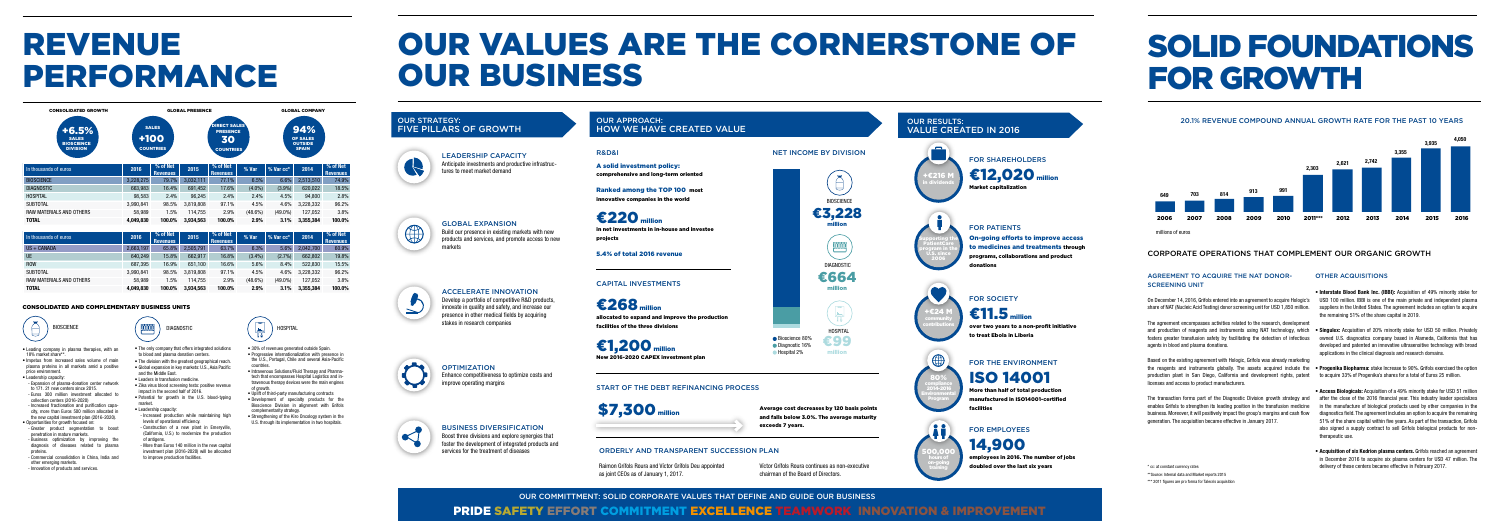## SOLID FOUNDATIONS FOR GROWTH

#### 20.1% Revenue compound annual growth rate for the past 10 years



#### Corporate operations that complement our organic growth

#### AGREEMENT TO ACQUIRE THE NAT DONORscreening unit

On December 14, 2016, Grifols entered into an agreement to acquire Hologic's share of NAT (Nucleic Acid Testing) donor screening unit for USD 1,850 million.

The agreement encompasses activities related to the research, development and production of reagents and instruments using NAT technology, which fosters greater transfusion safety by facilitating the detection of infectious agents in blood and plasma donations.

Based on the existing agreement with Hologic, Grifols was already marketing the reagents and instruments globally. The assets acquired include the production plant in San Diego, California and development rights, patent licenses and access to product manufacturers.

The transaction forms part of the Diagnostic Division growth strategy and enables Grifols to strengthen its leading position in the transfusion medicine business. Moreover, it will positively impact the group's margins and cash flow generation. The acquisition became effective in January 2017.

#### **OTHER ACQUISITIONS**

- **Interstate Blood Bank Inc. (IBBI):** Acquisition of 49% minority stake for USD 100 million. IBBI is one of the main private and independent plasma suppliers in the United States. The agreement includes an option to acquire the remaining 51% of the share capital in 2019.
- **Singulex:** Acquisition of 20% minority stake for USD 50 million. Privately owned U.S. diagnostics company based in Alameda, California that has developed and patented an innovative ultrasensitive technology with broad applications in the clinical diagnosis and research domains.
- **Progenika Biopharma:** stake Increase to 90%. Grifols exercised the option to acquire 33% of Progenika's shares for a total of Euros 25 million.
- **Access Biologicals:** Acquisition of a 49% minority stake for USD 51 million after the close of the 2016 financial year. This industry leader specializes in the manufacture of biological products used by other companies in the diagnostics field. The agreement includes an option to acquire the remaining 51% of the share capital within five years. As part of the transaction, Grifols also signed a supply contract to sell Grifols biological products for nontherapeutic use.
- **Acquisition of six Kedrion plasma centers.** Grifols reached an agreement in December 2016 to acquire six plasma centers for USD 47 million. The delivery of these centers became effective in February 2017.

<sup>\*</sup> cc: at constant currency rates

<sup>\*\*</sup>Source: Internal data and Market reports 2015

<sup>\*\*\* 2011</sup> figures are pro forma for Talecris acquisition